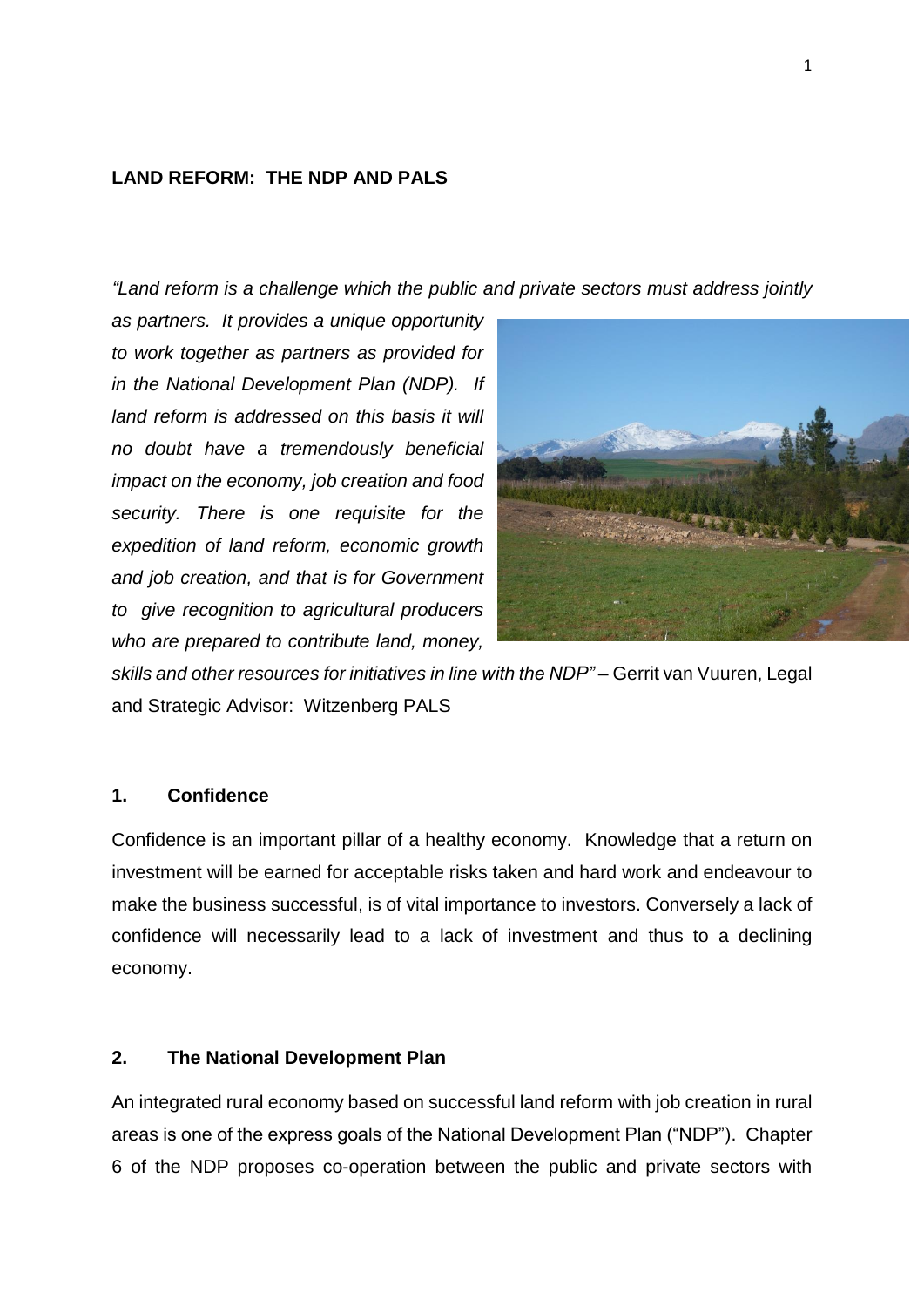partnerships to stimulate economic growth in rural areas in order to make land reform successful. The NDP vision, termed Vision 2030, envisages the creation of one million new employment opportunities through agriculture alone. Central to the realisation of this vision is support for those agricultural sectors and regions with the highest growth and employment potential and the expansion of irrigated agriculture. A development of creative solutions and strategies by both private and public sectors are required to create these support and development structures.

### **3. Land Reform**

The NDP proposes a land reform model in terms of which each district municipality with commercial farming land in South Africa, should convene a District Land Committee consisting of all agricultural land owners in the district, including key stakeholders such as the private sector, bankers, government and government agencies. This committee will be responsible for identifying 20% of the commercial agricultural land in the district, and providing commercial farmers with the option of assisting in the transfer of the identified land to black owners.

The convening of District Land Committees and the identification of 20% of agricultural land in every district are compulsory elements of the NDP model, because community participation and stakeholder involvement are essential elements of successful land reform. The transfer of a minimum of 20% of agricultural land in any given district municipality is further necessary to ensure the credibility of this land reform model.

The model further proposes, without being prescriptive, ways in which the identified land could be procured and how it could be transferred to black owners. These proposals are not compulsory because there are many potential funding and transfer models, all of which could be successful and none of which is essential for the success or credibility of the process.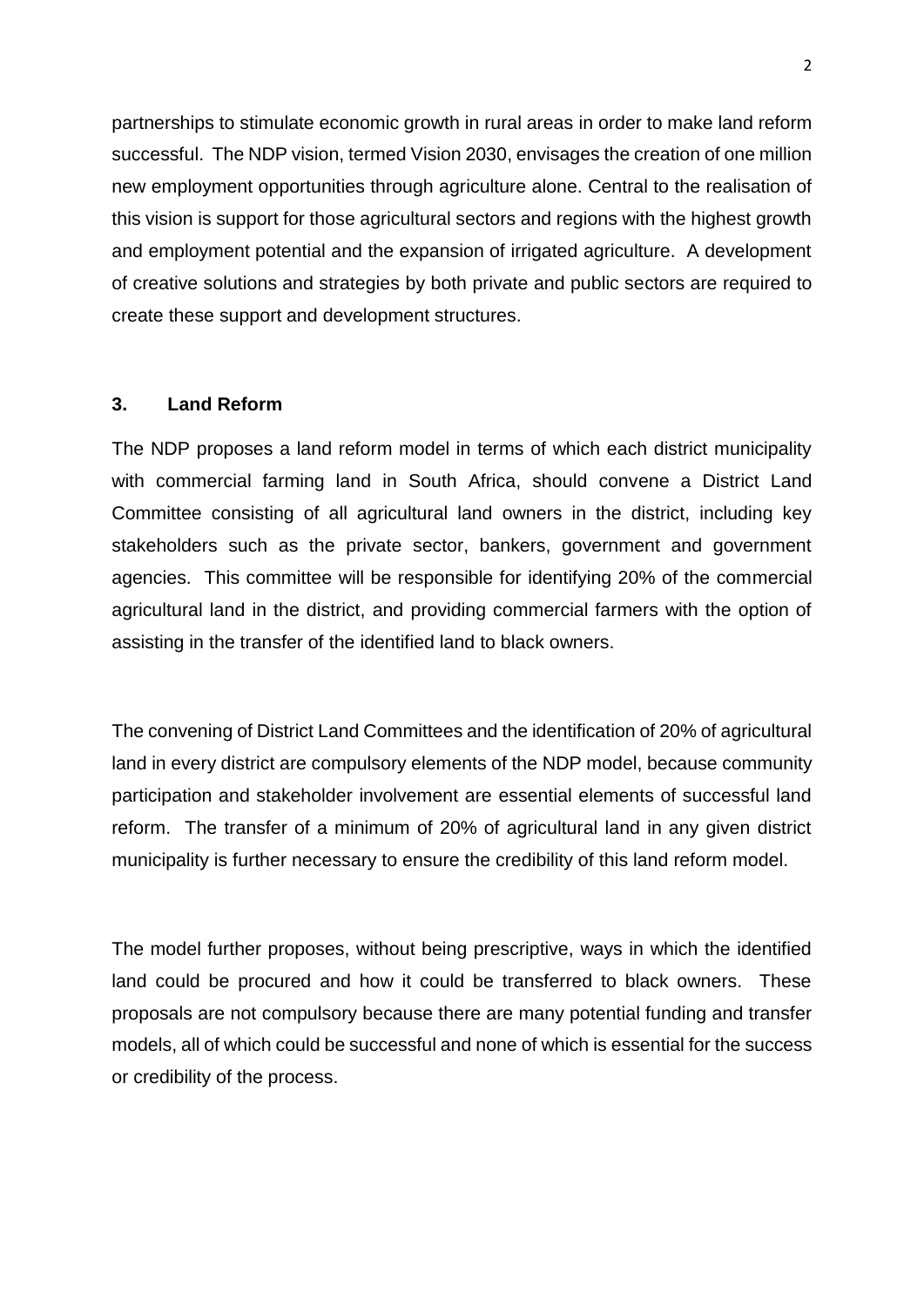The NDP also provides for government recognition to those commercial farmers who cooperate and contribute to land reform and who remain involved in the process in order to ensure its success.

#### **4. Willing Partners**

Many agri producers in South Africa are already involved with or willing to proceed with the implementation of land reform projects. All that is needed to expedite this process, is an undertaking from government that these producers will receive recognition as provided for in the NDP.

An example of such willingness by agri producers to implement land reform is to be found in Witzenberg PALS. Witzenberg PALS launched an initiative to expedite land reform in the Witzenberg area. This initiative was launched as partnership between all the agri producers, the Witzenberg Municipality and community leaders. It was agreed to expedite land reform in a unique manner which will support economic growth, job creation and social harmony. The aims are to establish successful black farmers, to involve the whole community in an inclusive process, to extend the initiative to other areas and agri related activities, to establish the Witzenberg Centre as "one stop shop" and to focus on training and mentorship. More than 100 land reform and value chain projects are listed by PALS. It also includes projects in other areas of the country.

The PALS (Partnerships in Agri Land Solutions) framework was developed in line with the principles of the NDP. PALS is a radical departure of previous land reform models in South Africa and includes an option to the black farmer to procure the majority shareholding in the new farming company. Many producers across South Africa are prepared to implement projects in line with this framework which relies on, and benefits from, the experience of the commercial farmer as mentor.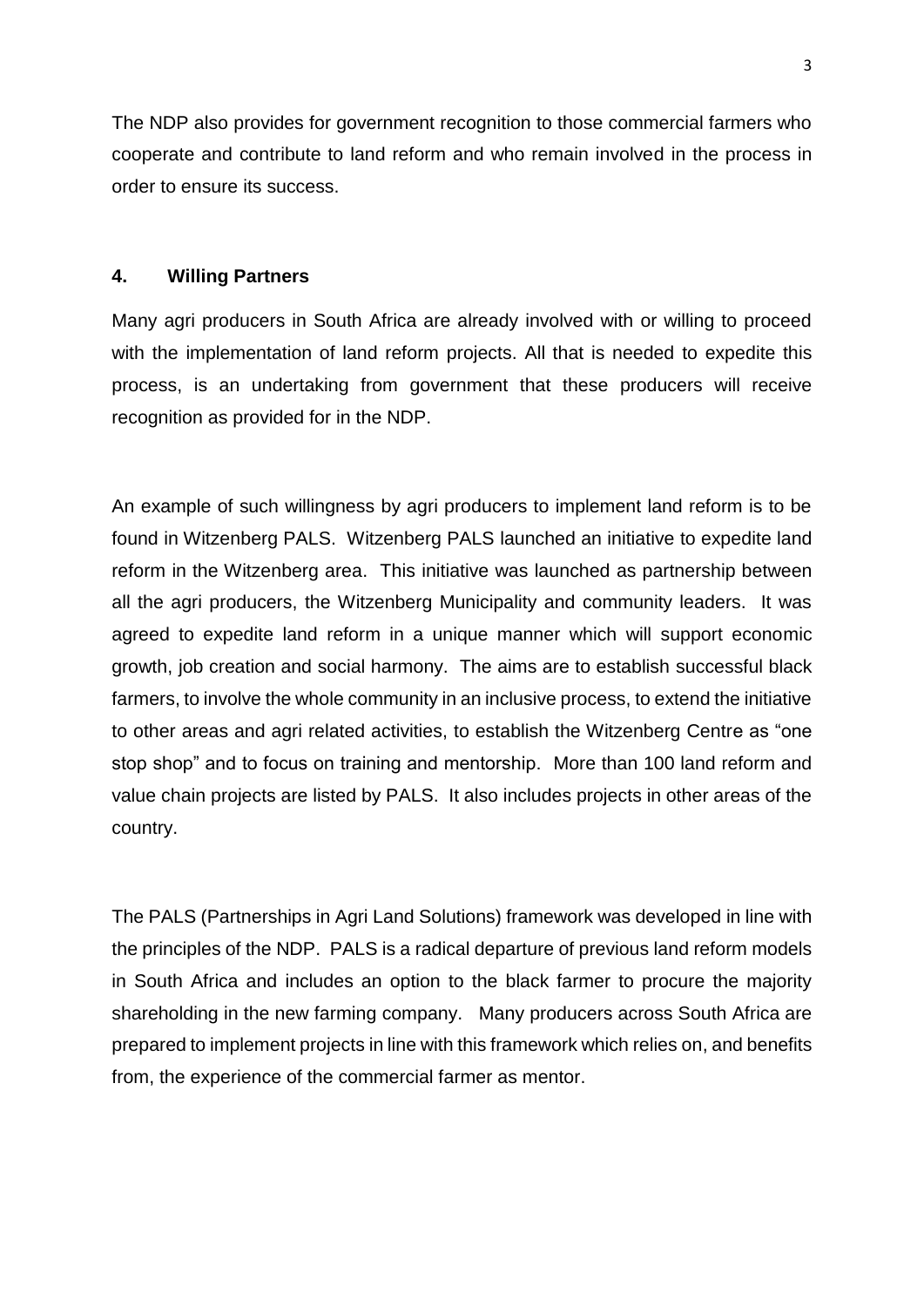The initiative is supported by government as a unique approach to land reform in South Africa. In the words of Mr Ronald Ramabulana, the previous CEO of the National Agricultural Council: *"The initiative is indeed supported by government as it encompasses economic growth, job creation and social harmony, build on sound partnerships, skills transfer and mentorship aimed at establishing black commercial farmers, as envisaged in the National Development Plan (NDP)."*

It is vital that government now gives recognition to participating producers as provided for in the NDP. This will enable PALS and other initiatives to implement land reform projects to its full potential in a manner that supports economic growth, job creation and food security.

# **5. The PALS initiative**

Up until February 2018 the PALS initiative implemented 12 land reform projects and is well positioned to proceed with implementation of a further 30 land projects, several value chain projects and 4 housing projects for farm workers. Ongoing training of identified black farmers and support to transformation of Agricultural Industries, also forms part of the initiative.

Thousands of jobs will be created on the newly developed farms. An estimated 20 000 jobs in the value chain and with service providers in the agricultural sector will also be an indirect benefit.

Over time the PALS initiative will require an investment of more than R4 Billion. The production and processing of food for the South African market and the export of products which will earn billions in foreign currency will be some of the benefits.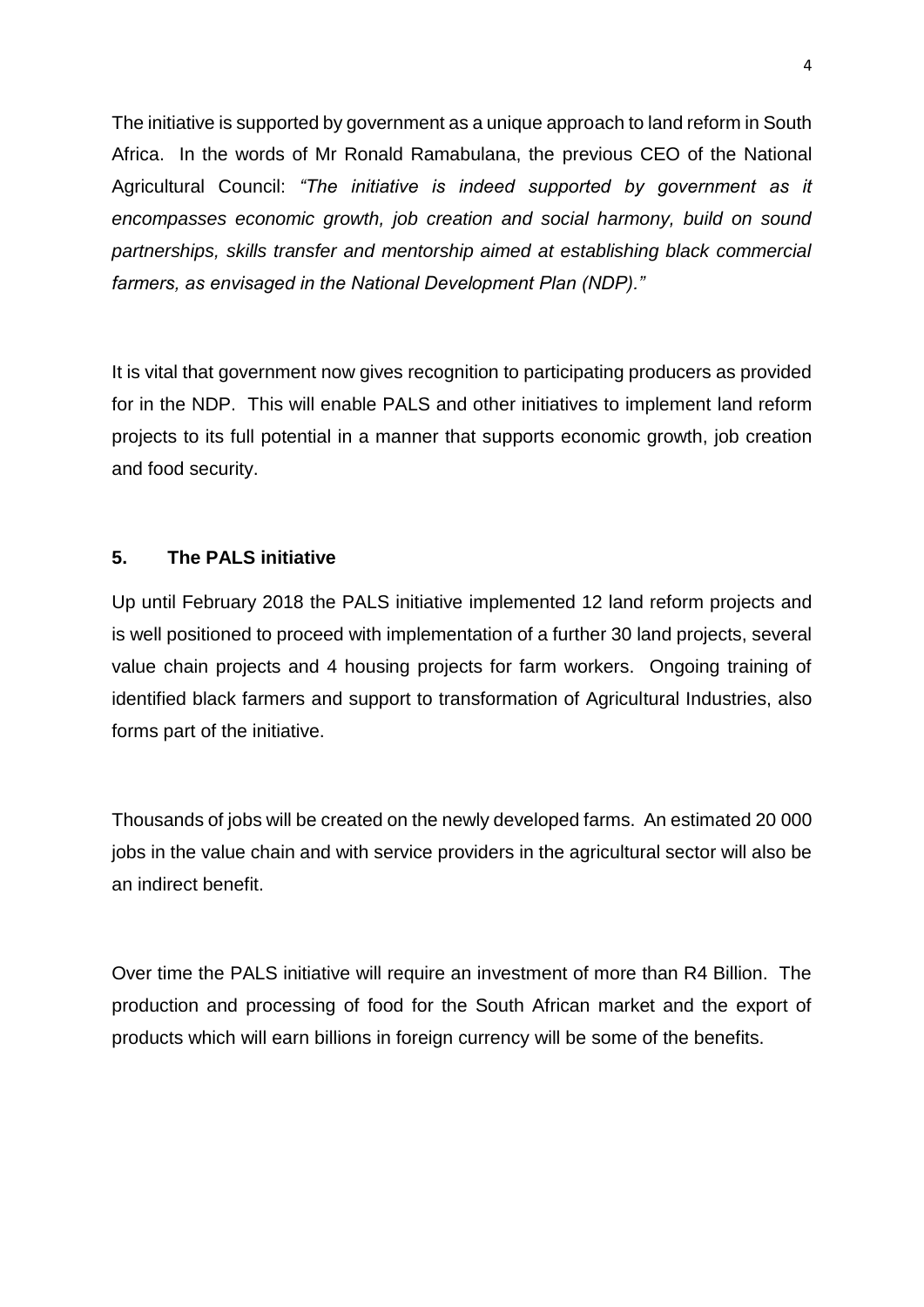#### **6. Recognition**

Witzenberg PALS as private initiative is well on its way with the implementation of a large number of projects in the Western Cape and other areas of South Africa. The initiative is coordinated from the Witzenberg PALS Centre in Ceres which also acts as the local land committee and plays a "watchdog" role. In the words of Professor Nick Vink of the Department of Agricultural Economy at the University of Stellenbosch, and also a co-writer of the NDP, *"Land reform in South Africa has for the first time acquired a physical address with the establishment of the PALS office in Ceres."*

More than 20% irrigation land (which is the highest value agricultural land) was already identified for transfer to black farmers. Many producers are waiting to transfer land to new PALS companies in terms of the PALS framework. They only need confirmation from government that recognition will be granted in exchange for the land, money, effort and mentorship to make these projects a success. Recognition may, for example take the form of a higher level BEE status for their business and assistance with soft loans for new PALS companies.

## **7. The Solution**

By taking the decision to give recognition to commercial producers as provided for in the NDP, National Government can jumpstart land reform, and consequently the South African economy, especially in the agricultural sector. This will motivate and inspire private businesses in the agricultural sector to expedite land reform on a large scale and to make land, money, skills and other resources available to assist the black farmers in being successful. The PALS option to establish new irrigated agricultural areas and farms, will also stimulate economic growth and create many new jobs.

One decision by cabinet can therefor boost investor confidence with the immediate effect of, apart from successful land reform in partnership with the private sector, stimulation in job creation and food security and all the other benefits associated with